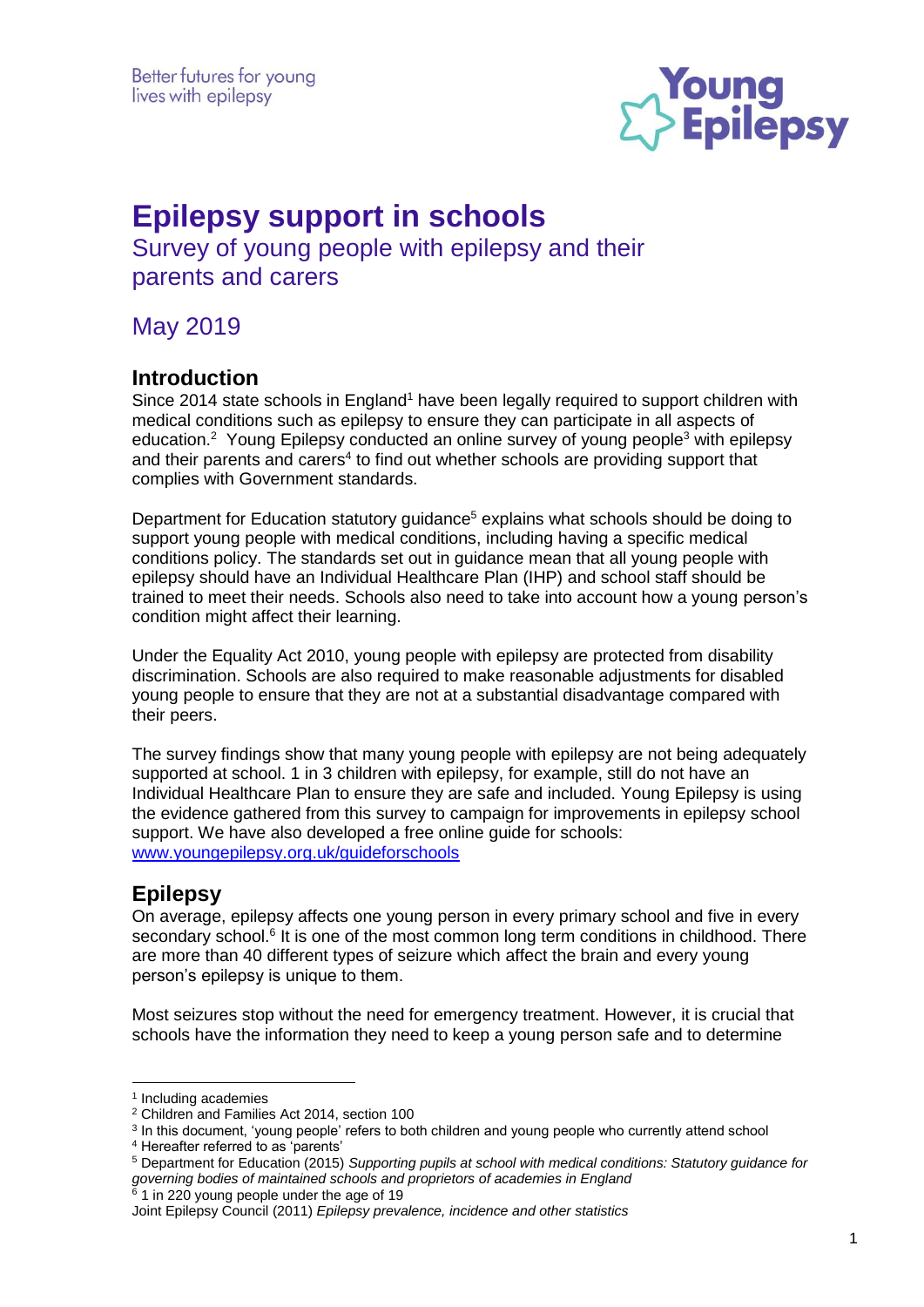

when to administer emergency medication or call an ambulance. Prolonged seizures can result in a potentially fatal condition known as status epilepticus.

Epilepsy can have a profound and wide-ranging impact on young people, even if seizures are controlled. Young Epilepsy research shows that a significantly high proportion of young people with epilepsy have difficulty in at least one area of cognition or behaviour. 7 These difficulties are often missed because of the pressing medical needs of epilepsy.

#### **Survey**

Young Epilepsy's school support survey launched on 13 December 2018 and closed on 13 February 2019, receiving a total of 565 responses.

356 respondents were young people with epilepsy who attend a state school in England, or their parents.<sup>8</sup> The survey findings presented below are based on the responses of this group. Of these 356 responses:

- 58% represented young people at primary school and 42% represented young people at secondary school.
- 12% represented young people at special schools and 88% represented young people at mainstream schools.

## **Key findings**

<u>.</u>

- 1 in 3 young people with epilepsy do not have an Individual Healthcare Plan (IHP) at school to ensure they are safe and included (37%).
- Only 4 in 10 IHPs include how epilepsy might affect young people's learning (39%).
- Only 61% of families said their school had a medical conditions policy in place.
- Only half the families said that school staff had been trained to support a young person with epilepsy (50%).
- 1 in 6 young people with epilepsy are excluded from activities or opportunities at school (17%).
- 1 in 3 families are not confident that the young person with epilepsy receives the necessary care and support in school to allow full participation in school life (33%).

<sup>7</sup> Young Epilepsy (2014) *The identification of educational problems in childhood epilepsy: The Children with Epilepsy in Sussex Schools (CHESS) study*

<sup>&</sup>lt;sup>8</sup> Of the 356, 9% were young people and 91% were parents or carers. State schools in England are required to comply with section 100 of the Children and Families Act 2014.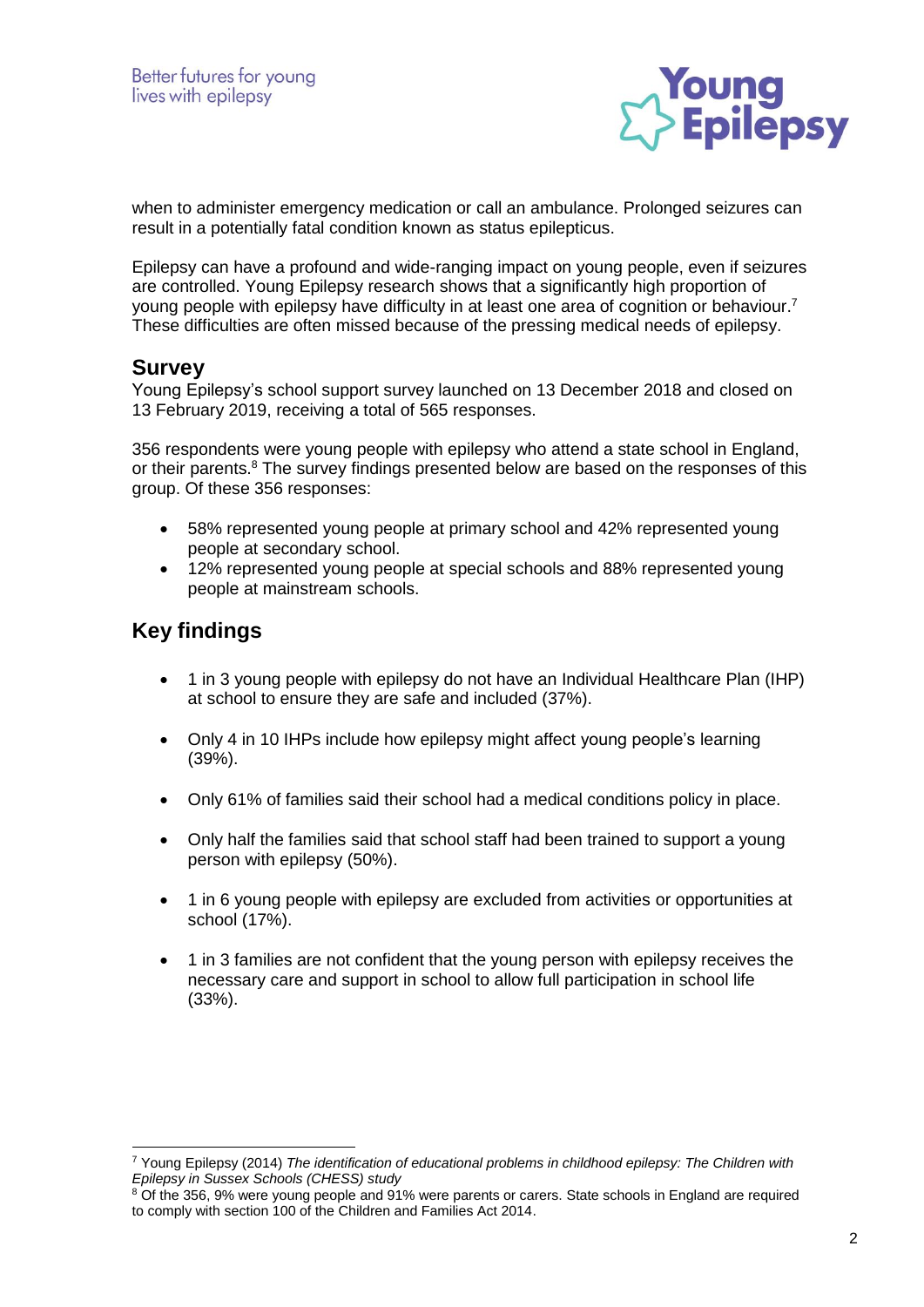

## **Individual healthcare plans**

Individual Healthcare Plans (IHPs) *'provide clarity about what needs to be done, when*  and by whom<sup>3</sup> in order to support a specific child with a medical condition. They set out key information to ensure a child is safe and included at school.

Schools are advised that IHPs are essential for conditions that fluctuate or where there is a high risk that emergency intervention will be needed. Given that epilepsy meets this criteria, all children affected by the condition would be expected to have an IHP. However, our survey found that **1 in 3 young people with epilepsy still do not have an IHP at school (37%).**

*"[The IHP was] only recently put in place after a seizure was dealt with very badly at school. I found out there was no care plan in place, even though the school had all up to date information."*

*"It took me 2.5 years to get [an IHP] for my son as the school didn't take his epilepsy seriously. I had to really fight to get support for him. I even ended up doing research on the local council website, found a drop in centre and got some information. The school failed to provide anything."*

*"[The school] said because [my son] doesn't take medication he doesn't need [an IHP]."*

*"School told us he is too old at 15 [for an IHP]. This is an example of the incorrect info handed out by schools."*

Government guidance states that:

*[IHPs] should be developed with the child's best interests in mind and ensure that the school assesses and manages risks to the child's education, health and social wellbeing, and minimises disruption.*<sup>10</sup>

A high proportion of young people with epilepsy have difficulty in at least one area of cognition or behaviour.<sup>11</sup> However, our survey showed that only 4 in 10 IHPs include how epilepsy might affect learning (39%).

*"[The school are] ignoring (or are ignorant of) any impact on [my son's] learning."*

#### **Medical conditions policies**

-

State schools in England are required to have a policy on supporting pupils with medical conditions. However, **only 61% of families said their school had a medical conditions policy in place.**

*"[The school] should have one and I've pointed this out to them on several occasions but no policy is in place as yet."*

<sup>9</sup> Department for Education (2015) *Supporting pupils at school with medical conditions: Statutory guidance for governing bodies of maintained schools and proprietors of academies in England*, p. 10  $10$  Ibid.

<sup>11</sup> Young Epilepsy (2014) *[The identification of educational problems in childhood epilepsy: The Children with](:%20https:/www.youngepilepsy.org.uk/for-professionals/research/research-projects/children-with-epilepsy-in-sussex-schools-research.html)  [Epilepsy in Sussex Schools \(CHESS\) study](:%20https:/www.youngepilepsy.org.uk/for-professionals/research/research-projects/children-with-epilepsy-in-sussex-schools-research.html)*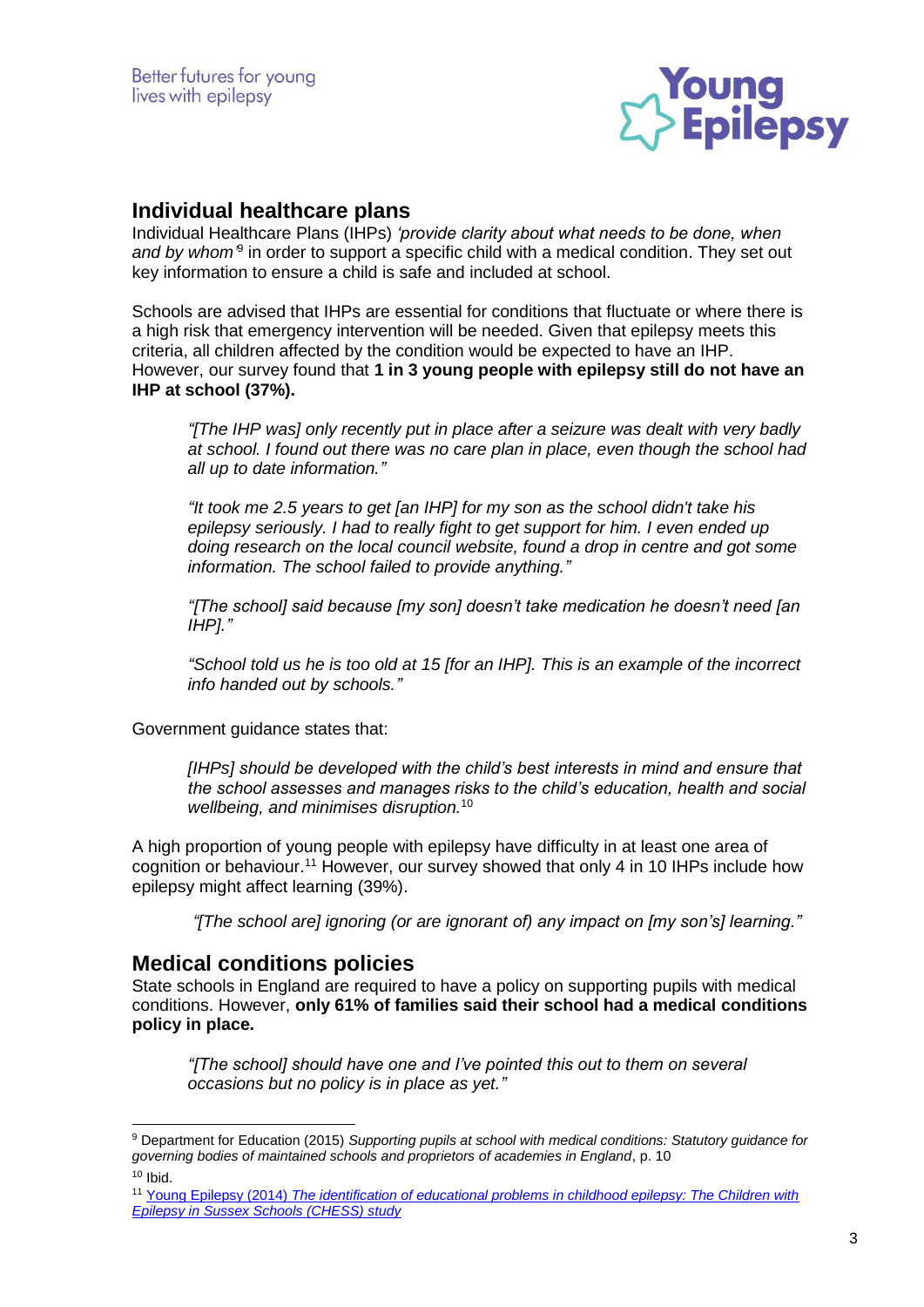

Government guidance states that a school's medical conditions policy should be "readily accessible to parents", but **1 in 3 respondents to our survey did not know if their school had one in place (36%).**

### **Staff training**

Schools are expected to provide suitable training to staff who are supporting children with medical needs.<sup>12</sup> However, **only 50% of families said that school staff had been trained to support a young person with epilepsy**.

Training came from a range of sources including school nurses, epilepsy specialist nurses and parents. In one instance a parent said they had paid for the school staff to be trained.

*"A variety of staff - including midday supervisors - are trained with refresher (and her new class teacher) each year"*

Concerns around training included:

- Insufficient numbers of staff being trained.
- Insufficient seizure first aid training.
- Lack of awareness of the impact epilepsy and medication has on learning even when seizures are controlled.
- Insufficient understanding and recognition of different types of seizure.

*"After a tonic-clonic seizure a teaching assistant administered [my child's] EpiPen in error."*

*"Not enough is understood by teachers and support workers about how epilepsy affects learning, mental health and confidence. It's not just seizures."*

*"[My daughter] is often labelled as lazy, they don't understand that epilepsy can still affect learning even if there is no seizure happening. Side effects of medication make her tired and she gets quite a short attention span."*

*"Staff are not trained to notice the different types of seizures … my daughter has absence seizures and no one has ever noticed it during two years because they didn't know what it looks like."*

## **Exclusion of children with epilepsy**

<u>.</u>

Schools are required to ensure that young people with medical conditions are supported to enable them to have *'full access to education, including school trips and physical education'*. Under the Equality Act 2010, young people with epilepsy are also protected from disability discrimination. However, our survey found that **1 in 6 young people with epilepsy (17%) are excluded from activities or opportunities at school**.

Some young people are unable to take part in activities due to specific medical advice. However, in most circumstances young people with epilepsy can be included with the right support in place.

<sup>12</sup> Department for Education (2015) *Supporting pupils at school with medical conditions: Statutory guidance for governing bodies of maintained schools and proprietors of academies in England*, p.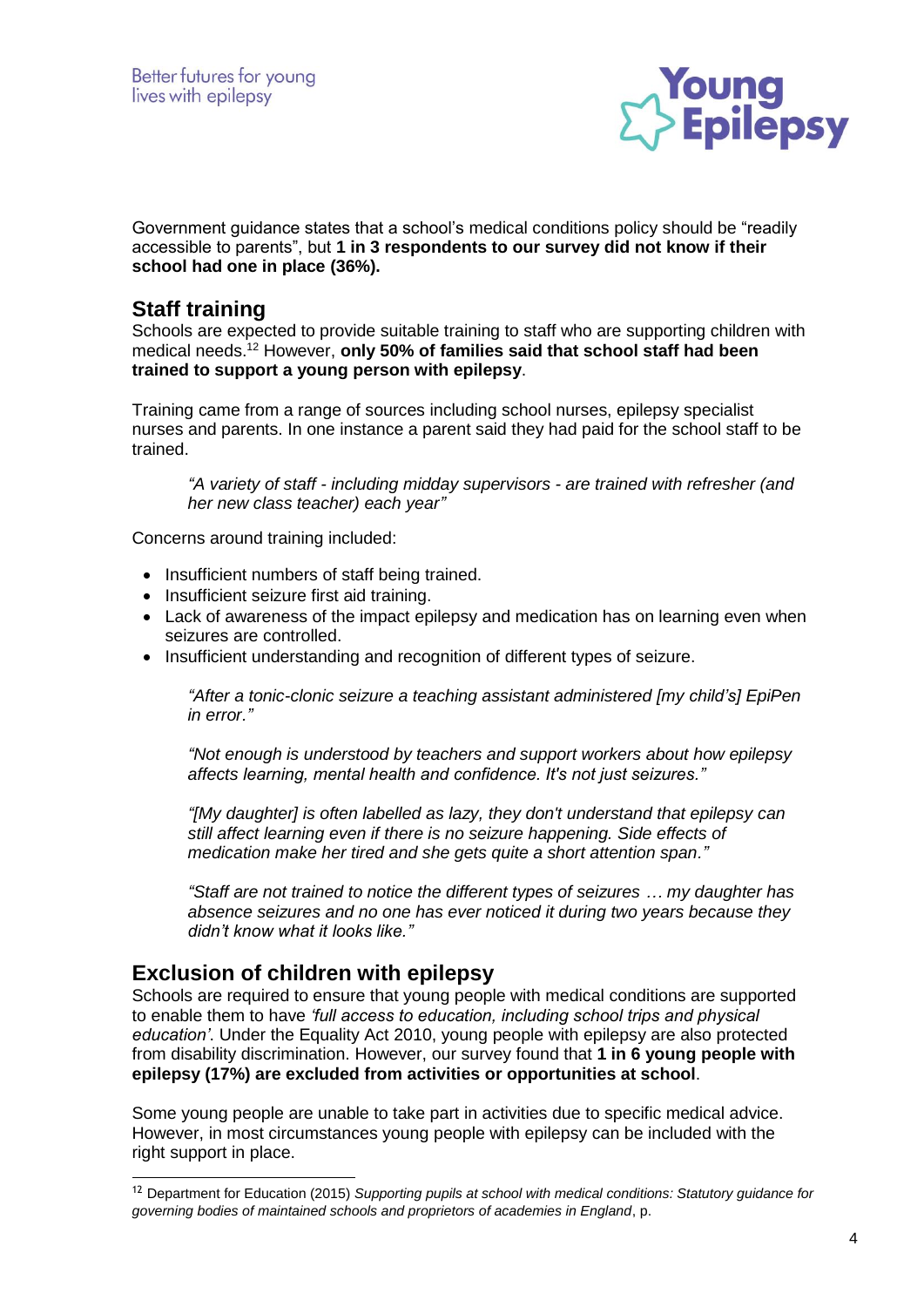

*"[The] school worked well with me and [the] epilepsy nurse to put arrangements in place to allow my child to go on the school residential."*

Our survey found that young people with epilepsy are being excluded from activities and opportunities including:

- Outside play
- Visits
- Swimming and other sports
- Cookery
- Science experiments
- Design and technology
- School plays
- School discos
- After school clubs

One parent told us that they had to accompany their child on a trip as the school refused to administer the child's emergency medication. Other parents said:

*"Any sign of [my daughter] being poorly and she is sent home."*

*"[My daughter] has not been fully included in PE … Instead she is kept in a room to be kept safe from any injuries she 'may' suffer from a seizure."*

*"[My child] is not allowed to do any after school clubs."*

*"My child is not allowed on school playground equipment during breaks."*

*"Every school trip they try to exclude [my son] by saying they haven't got the staff to cover, or he can go on the trip if I go along too."*

#### **Parental confidence in school support**

Government guidance states that *'[it is] important that parents feel confident that schools will provide effective support for their child's medical condition and that pupils feel safe'*. However, our survey found that **1 in 3 parents of young people with epilepsy (or the young person themselves) are not confident that their child receives the necessary care and support in school to allow full participation in school life (33%).** 

*"Medication errors have occurred on three occasions."*

*"I do not feel confident that they fully understand presentation of seizures and behaviours leading to [my son] sometimes being punished for behaviour before seizures."*

*"My son didn't want to go to school because of his teacher as she would regularly shout at him for not concentrating, or keep him in at play time again for not concentrating. She knew he had epilepsy … he said "I can't control this mummy, it's going to happen again and it makes me sad"."*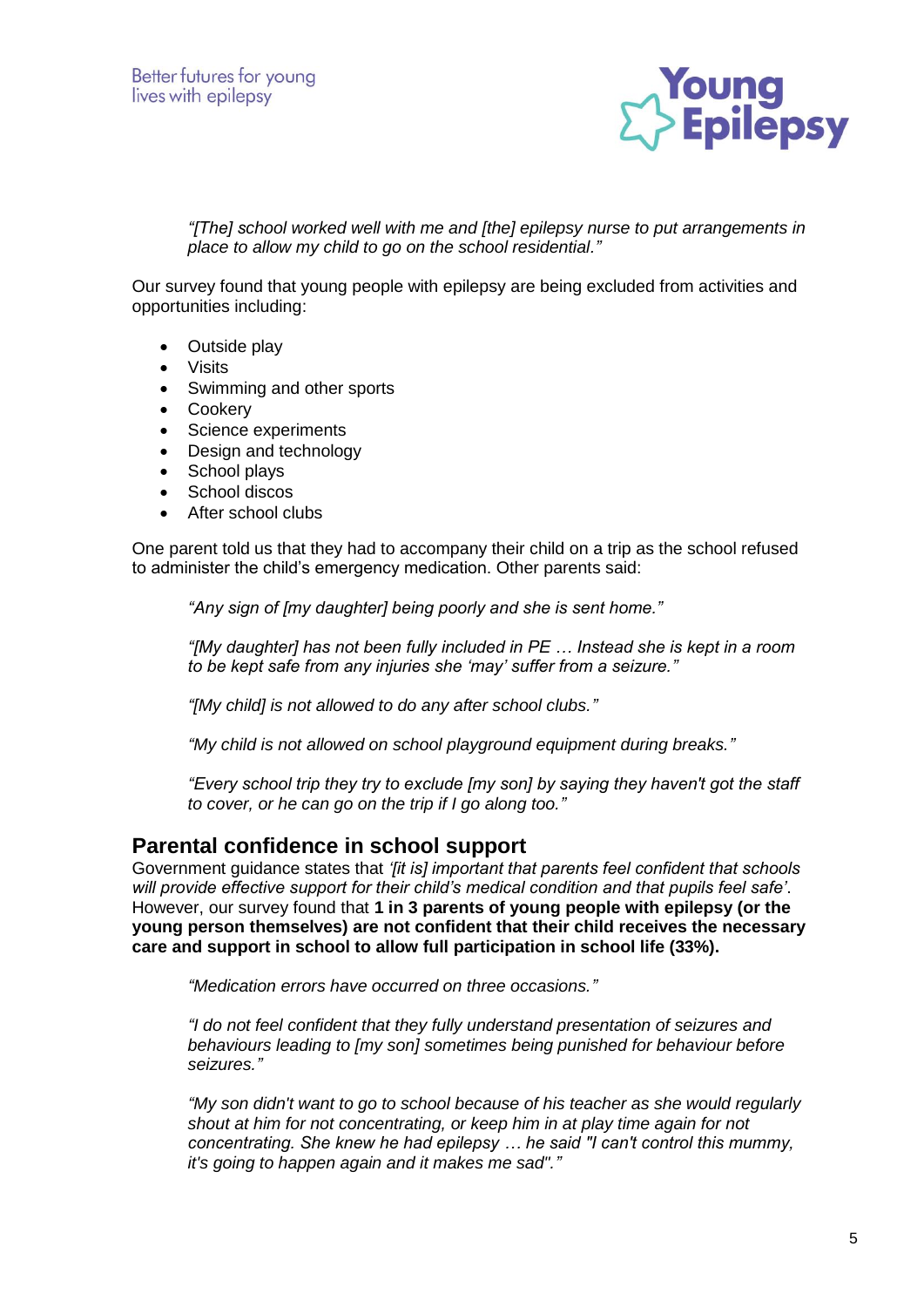

*"[I was] recently horrified to find out … the school put a sign on the teacher's desk, for all to see, saying that my child has epilepsy. At best lazy care management which stigmatises, gives no real insight into needs and left me with an understandably very upset and confused child."*

*"My child's seizures are controlled at the moment but the side effects of the meds interfere with his learning and that doesn't seem to be taken seriously enough, he's not getting any support that he needs."*

*"I am constantly in school about my son as they fail to understand that all the medication is not working and he has around 50 plus absence [seizures] a day which affects his learning, memory and his behaviour. And they expect him to his work at the same rate as everyone else."*

Notwithstanding the challenges families experience, parents also told us about their own **examples of good practice**:

*"The school have been amazing… They have always followed up any changes needed in [my daughter's] care plan immediately right down to wanting to know as soon as her dosage had been increased. [They are] fully supportive of the fact that I want her to be able to do everything she was able to do before her diagnosis."*

*"I have a meeting with the new teacher each new school year to talk about what she should know. [My daughter's seizures are] currently controlled but as it can change the teacher needs to understand her diagnosis and the risks attached. They provide an extra teacher to solely observe her during swimming lessons. When she was first diagnosed they brought in a council nurse to help understand more what she may need while struggling with side effects. They also suggested a buddy system so a few friends would understand."*

*"It was through the teaching assistant at my daughter's school that actually helped us with the diagnosis of epilepsy. She noticed the signs of tonic seizures she had a school and also the absence seizures."*

*"Our life has been turned upside down with the recent diagnosis of epilepsy. Our school and head teacher have been excellent. They have not only supported our daughter since but also her younger sister in the year below too! I feel very confident with our daughter being at school that she will be closely watched and taken care of should a seizure occur. They have been amazing."*

*"My child receives very good pastoral help and care at school. All staff are regularly trained, she has had support from the school counsellor and the SENCO [Special Educational Needs Co-ordinator] (and all staff) is/are very supportive of her needs. They have also offered some recent SIBs [sibling support] talk to give to her brother."*